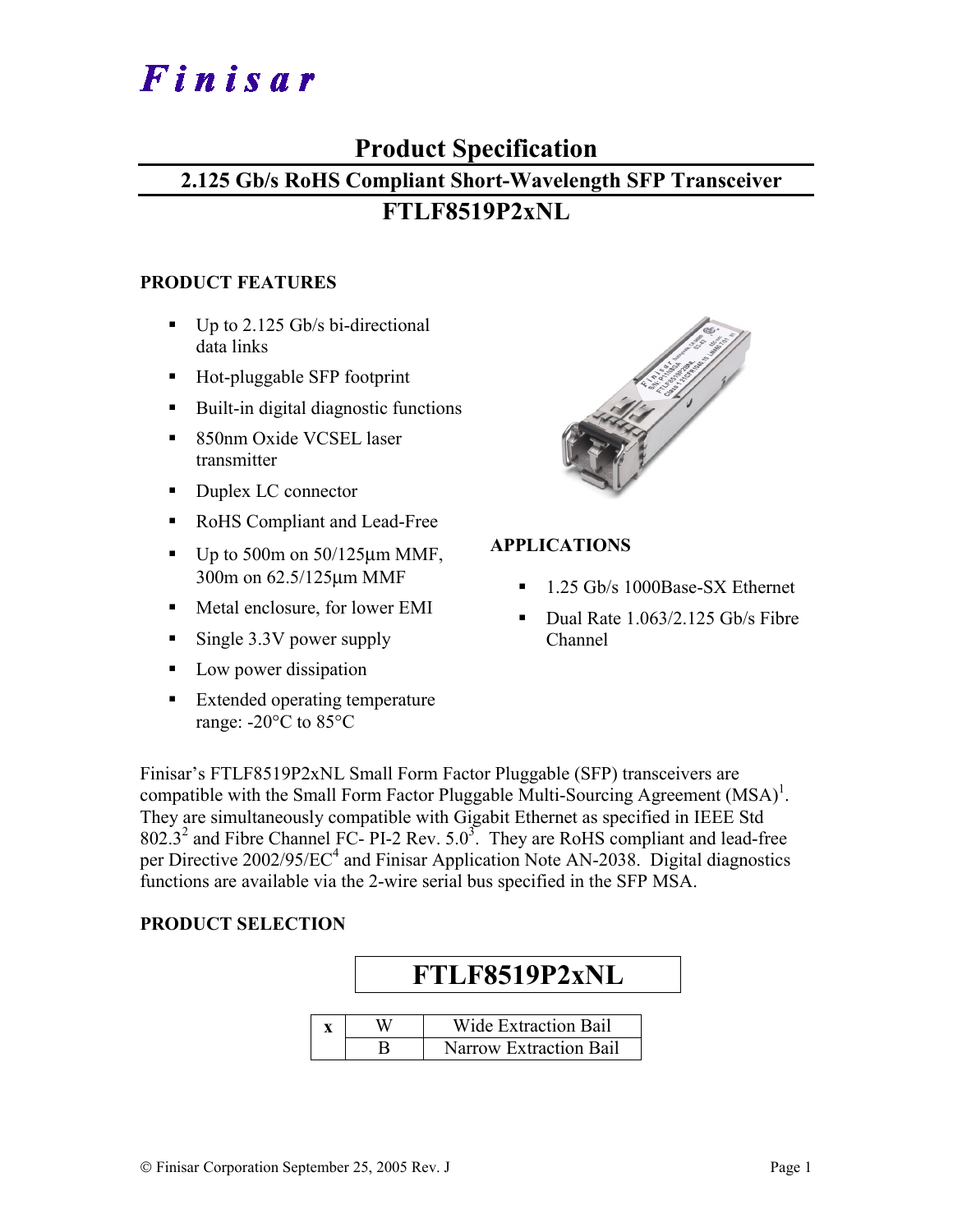#### **I. Pin Descriptions**

| Pin            | <b>Symbol</b>    | <b>Name/Description</b>                                        | Ref.           |
|----------------|------------------|----------------------------------------------------------------|----------------|
|                | $V_{EET}$        | Transmitter Ground (Common with Receiver Ground)               |                |
| $\overline{2}$ | $T_{FAULT}$      | Transmitter Fault. Not Supported.                              |                |
| 3              | $T_{\text{DIS}}$ | Transmitter Disable. Laser output disabled on high or open.    | $\overline{2}$ |
| 4              | $MOD$ DEF $(2)$  | Module Definition 2. Data line for Serial ID.                  | 3              |
| 5              | $MOD$ DEF $(1)$  | Module Definition 1. Clock line for Serial ID.                 | 3              |
| 6              | $MOD$ $DEF(0)$   | Module Definition 0. Grounded within the module.               | 3              |
| 7              | Rate Select      | No connection required                                         |                |
| 8              | LOS              | Loss of Signal indication. Logic 0 indicates normal operation. | 4              |
| 9              | $\rm V_{EER}$    | Receiver Ground (Common with Transmitter Ground)               |                |
| 10             | $\rm V_{EER}$    | Receiver Ground (Common with Transmitter Ground)               |                |
| 11             | $\rm V_{EER}$    | Receiver Ground (Common with Transmitter Ground)               |                |
| 12             | RD-              | Receiver Inverted DATA out. AC Coupled                         |                |
| 13             | $RD+$            | Receiver Non-inverted DATA out. AC Coupled                     |                |
| 14             | $\rm V_{EER}$    | Receiver Ground (Common with Transmitter Ground)               |                |
| 15             | $\rm V_{CCR}$    | Receiver Power Supply                                          |                |
| 16             | $V_{\rm CCT}$    | <b>Transmitter Power Supply</b>                                |                |
| 17             | $\rm V_{EET}$    | Transmitter Ground (Common with Receiver Ground)               |                |
| 18             | $TD+$            | Transmitter Non-Inverted DATA in. AC Coupled.                  |                |
| 19             | TD-              | Transmitter Inverted DATA in. AC Coupled.                      |                |
| 20             | $V_{EET}$        | Transmitter Ground (Common with Receiver Ground)               |                |

Notes:

1. Circuit ground is internally isolated from chassis ground.

2. Laser output disabled on  $T_{DIS} > 2.0V$  or open, enabled on  $T_{DIS} < 0.8V$ .

3. Should be pulled up with 4.7k – 10kohms on host board to a voltage between 2.0V and 3.6V. MOD  $DEF(0)$  pulls line low to indicate module is plugged in.

4. LOS is open collector output. Should be pulled up with 4.7k – 10kohms on host board to a voltage between 2.0V and 3.6V. Logic 0 indicates normal operation; logic 1 indicates loss of signal.



**Diagram of Host Board Connector Block Pin Numbers and Names**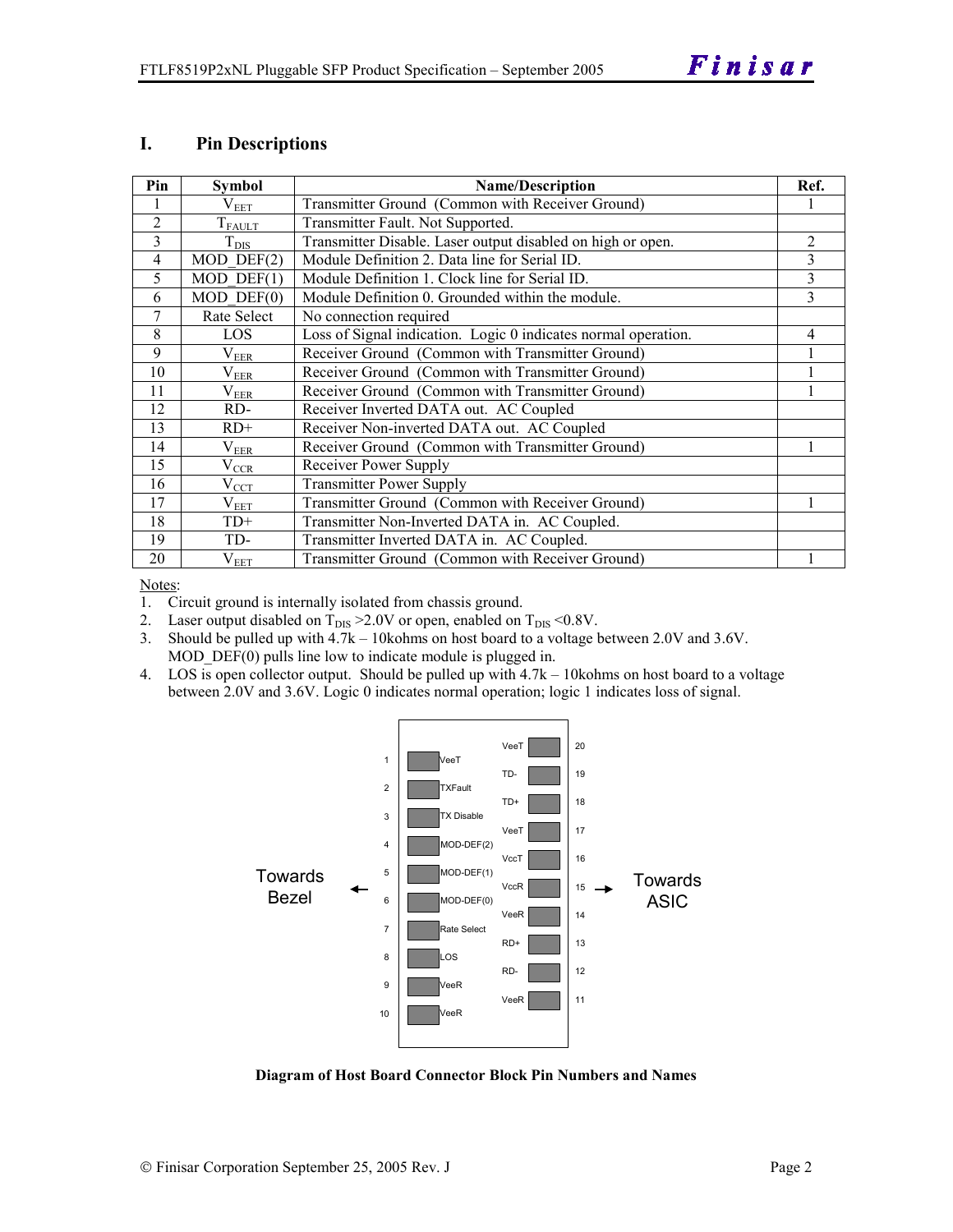#### **II. Absolute Maximum Ratings**

| <b>Parameter</b>           | Svmbol | Min    | Typ | Max | Unit          | Ref |
|----------------------------|--------|--------|-----|-----|---------------|-----|
| Maximum Supply Voltage     | Vcc    | $-0.5$ |     |     |               |     |
| Storage Temperature        |        | -40    |     |     | $\circ$       |     |
| Case Operating Temperature |        | $-20$  |     |     | $\circ$       |     |
| <b>Relative Humidity</b>   | RН     |        |     |     | $\frac{0}{0}$ |     |

### **III.** Electrical Characteristics ( $T_A = -20$  to 85 °C,  $V_{CC} = 3.0$  to 3.6 Volts)

| <b>Parameter</b>                  | Symbol          | Min            | <b>Typ</b> | Max          | Unit | Ref.           |
|-----------------------------------|-----------------|----------------|------------|--------------|------|----------------|
| <b>Supply Voltage</b>             | Vcc             | 3.0            |            | 3.6          | V    |                |
| <b>Supply Current</b>             | Icc             |                | 180        | 240          | mA   |                |
| <b>Transmitter</b>                |                 |                |            |              |      |                |
| Input differential impedance      | $R_{in}$        |                | 100        |              | Ω    | 2              |
| Single ended data input swing     | $V$ in, pp      | 250            |            | 1200         | mV   | 3              |
| Transmit Disable Voltage          | $V_D$           | 2              |            | Vcc          | V    | $\overline{4}$ |
| <b>Transmit Enable Voltage</b>    | $V_{EN}$        | Vee            |            | $Vee+0.8$    | V    |                |
| <b>Receiver</b>                   |                 |                |            |              |      |                |
| Single ended data output swing    | Vout, pp        | 250            | 450        | 550          | mV   | 5              |
| Data output rise time             | ւ               |                | 90         | 175          | ps   | 6              |
| Data output fall time             | $t_f$           |                | 90         | 175          | ps   | 6              |
| Mask Margin                       |                 |                | 45%        |              |      |                |
| LOS Fault                         | $V_{LOS$ fault  | $\overline{c}$ |            | $Vec_{HOST}$ | V    | $\overline{7}$ |
| <b>LOS Normal</b>                 | $V_{LOS\,norm}$ | Vee            |            | $Vee+0.5$    | V    | $\overline{7}$ |
| Power Supply Rejection            | <b>PSR</b>      | 100            |            |              | mVpp | 8              |
| Deterministic Jitter Contribution | $RX \Delta DJ$  |                |            | 51.7         | ps   | 9              |
| <b>Total Jitter Contribution</b>  | $RX \Delta TI$  |                | <65        | 122.4        | ps   | 10             |

Notes:

- 1. Non condensing.
- 2. Connected directly to TX data input pins. AC coupling from pins into laser driver IC.
- 3. We recommend <600mV for best EMI performance.
- 4. Or open circuit.
- 5. Into 100 ohms differential termination.
- 6.  $20 80 \%$
- 7. LOS is an open collector output. Should be pulled up with 4.7k 10kohms on the host board. Normal operation is logic 0; loss of signal is logic 1. Maximum pull-up voltage is 5.5V.
- 8. Receiver sensitivity is compliant with power supply sinusoidal modulation of 20 Hz to 1.5 MHz up to specified value applied through the recommended power supply filtering network.
- 9. Typical peak-to-peak jitter (=6\*RMS width of Jitter).
- 10. Measured with DJ-free data input signal. In actual application, output DJ will be the sum of input DJ and  $\Delta$  DJ.
- 11. If measured with TJ-free data input signal. In actual application, output TJ will be given by:

$$
T J_{OUT} = D J_{IN} + \Delta D J + \sqrt{(T J_{IN} - D J_{IN})^2 + (\Delta T J - \Delta D J)^2}
$$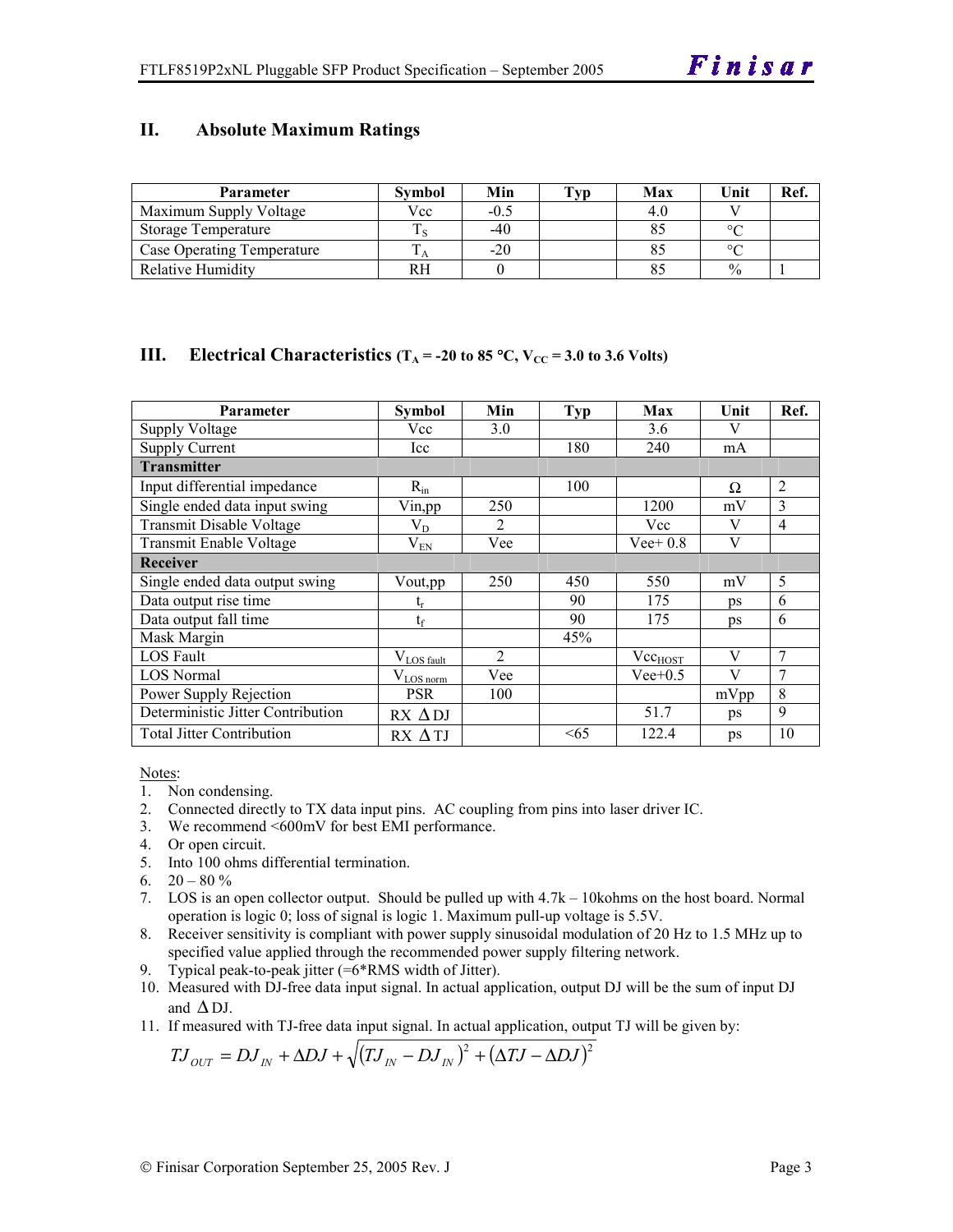| Parameter                            | <b>Symbol</b>             | Min   | Typ | Max      | Unit            | Ref.           |
|--------------------------------------|---------------------------|-------|-----|----------|-----------------|----------------|
| <b>Transmitter</b>                   |                           |       |     |          |                 |                |
| Output Opt. Pwr: 50 or 62.5 MMF      | $P_{OUT}$                 | $-9$  |     | $-3$     | d <sub>Bm</sub> | $\overline{1}$ |
| Optical Wavelength                   | λ                         | 830   |     | 860      | nm              |                |
| Spectral Width                       | $\sigma$                  |       |     | 0.85     | nm              |                |
| Optical Modulation Amplitude @       | <b>OMA</b>                | 196   |     |          | $\mu$ W         | $\overline{2}$ |
| 2.125 Gb/s                           |                           |       |     |          |                 |                |
| Optical Modulation Amplitude @       | <b>OMA</b>                | 156   |     |          | $\mu$ W         | $\overline{2}$ |
| $1.0625$ Gb/s                        |                           |       |     |          |                 |                |
| Optical Rise/Fall Time               | $t_r / t_f$               |       | 100 | 150      | ps              | $\overline{3}$ |
| <b>Relative Intensity Noise</b>      | <b>RIN</b>                |       |     | $-120$   | dB/Hz           |                |
| Deterministic Jitter Contribution    | $TX \Delta DI$            |       | 20  | 56.5     | ps              | $\overline{4}$ |
| <b>Total Jitter Contribution</b>     | TX ΔTJ                    |       | <65 | 119      | ps              | 5              |
| Extinction Ratio $@$ 1.25 Gb/s       | ER                        | 9     |     |          | dB              |                |
| Mask Margin                          |                           |       | 45% |          |                 |                |
| Receiver                             |                           |       |     |          |                 |                |
| Receiver Sensitivity = $1.0625$ Gb/s | <b>RxSENS</b>             |       |     | $-20$    | dBm             | 6              |
| Receiver Sensitivity = $2.125$ Gb/s  | <b>RxSENS</b>             |       |     | $-18$    | dBm             | 6              |
| Receiver Sensitivity = $1.25$ Gb/s   | <b>RxSENS</b>             |       |     | $-20$    | dBm             | $\overline{7}$ |
| Stressed RX sens. $=1.0625$ Gb/s     |                           | 0.055 |     |          | mW              | 8              |
| Stressed RX sens. = 2.125 Gb/s       |                           | 0.096 |     |          | mW              | $\overline{8}$ |
| Stressed RX sens. $=1.25$ Gb/s       |                           |       |     | $-13.5$  | dBm             | 9              |
| Average Receiver Power               | $Rx_{MAX}$                |       |     | $\Omega$ | dBm             |                |
| Receiver Elec. 3 dB cutoff freq.     |                           |       |     | 1500     | MH <sub>z</sub> |                |
| <b>Optical Center Wavelength</b>     | $\lambda_{\underline{C}}$ | 770   |     | 860      | nm              |                |
| <b>Optical Return Loss</b>           |                           | 12    |     |          | dB              |                |
| LOS De-Assert                        | LOS <sub>D</sub>          |       |     | $-20$    | dBm             |                |
| <b>LOS Assert</b>                    | LOS <sub>A</sub>          | $-30$ |     |          | dBm             |                |
| LOS Hysteresis                       |                           | 0.5   |     |          | dB              |                |

#### **IV.** Optical Characteristics ( $T_{OP}$  = -20 to 85 °C,  $V_{CC}$  = 3. 00 to 3.60 Volts)

Notes:

- 1. Class 1 Laser Safety per FDA/CDRH, IEC, and EN60825-1 laser safety standards.
- 2. Equivalent extinction ratio specification for Fibre Channel. Allows smaller ER at higher average power.
- 3. Unfiltered, 20-80%. Complies with FC 1x and 2x eye mask when filtered.
- 4. Measured with DJ-free data input signal. In actual application, output DJ will be the sum of input DJ and  $\Delta$  DJ.
- 5. If measured with TJ-free data input signal. In actual application, output TJ will be given by:

$$
T J_{OUT} = D J_{IN} + \Delta D J + \sqrt{(T J_{IN} - D J_{IN})^2 + (\Delta T J - \Delta D J)^2}
$$

- 6. Specifications are for 50 micro-meter or 62.5 micro-meter fiber
- 7. As measured with 9dB extinction ratio.
- 8. Measured with conformance signals defined in FC-PI-2 Rev. 5.0 specifications.
- 9. Measured with conformance signals defined in IEEE 802.3 specifications.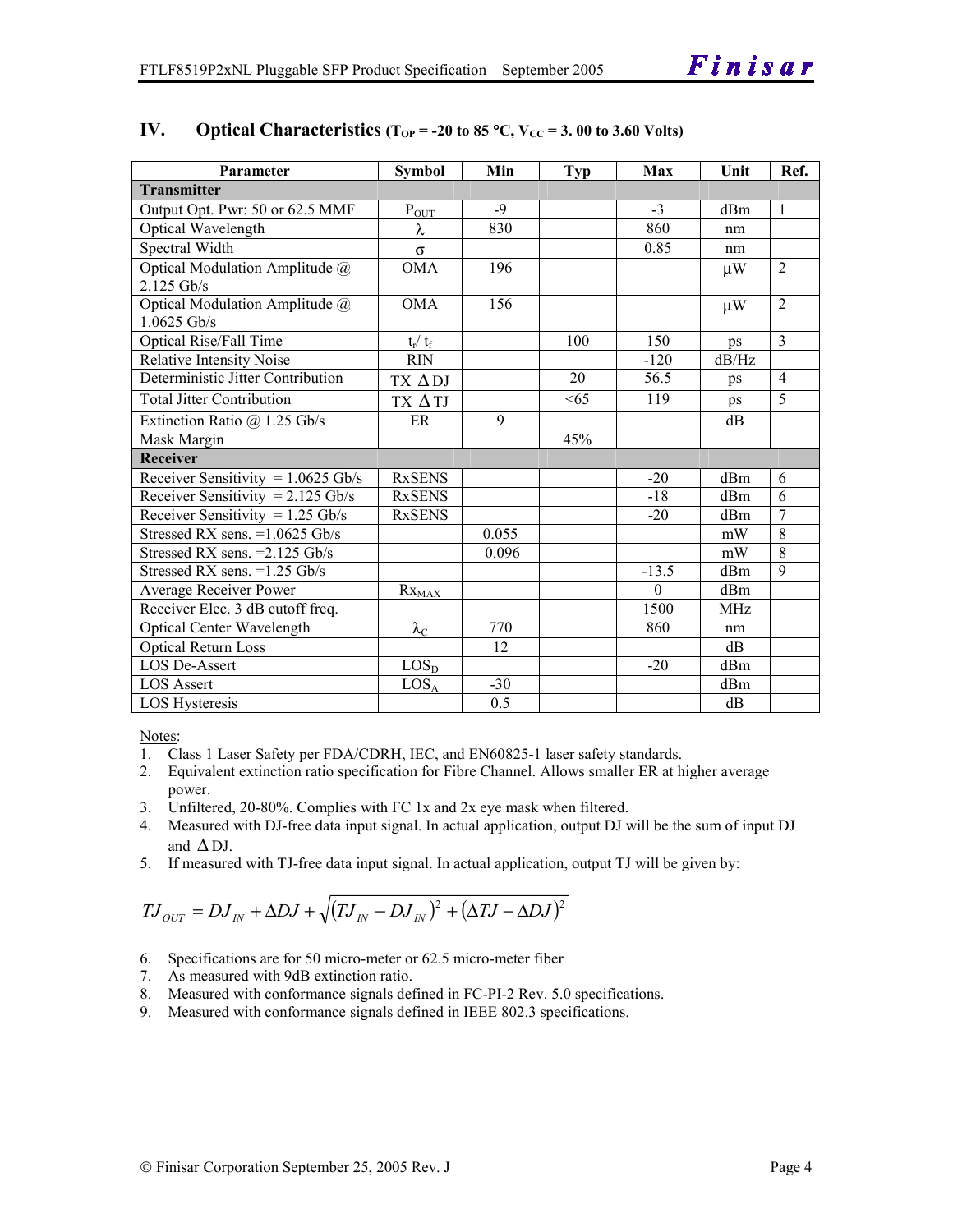# **V. General Specifications**

| <b>Parameter</b>               | Symbol     | Min | Typ    | Max        | <b>Units</b> | Ref. |
|--------------------------------|------------|-----|--------|------------|--------------|------|
| Data Rate                      | <b>BR</b>  |     | 1.062, |            | Gb/sec       |      |
|                                |            |     | 1.25,  |            |              |      |
|                                |            |     | 2.125  |            |              |      |
| <b>Bit Error Rate</b>          | <b>BER</b> |     |        | $10^{-12}$ |              |      |
| Fiber Length on 50/125µm MMF   |            |     |        | 550        | m            |      |
|                                |            |     |        | 300        |              |      |
| Fiber Length on 62.5/125µm MMF |            |     |        | 300        | m            |      |
|                                |            |     |        | 150        |              |      |

Notes:

- 1. Gigabit Ethernet and 1x, 2x Fibre Channel compatible, per IEEE 802.3 and FC-PI-2 Rev. 5.0 respectively.
- 2. At 1.0625 Gb/s Fibre Channel and 1.25 Gb/s Gigabit Ethernet data rates.
- 3. At 2.125 Gb/s Fibre Channel data rate.
- 4.  $2.125Gb/s$  with PRBS  $2^7-1$ .

#### **VI. Environmental Specifications**

Finisar 850nm SFP transceivers have an extended operating temperature range from  $-20^{\circ}$ C to  $+85^{\circ}$ C case temperature.

| <b>Parameter</b>           | Svmbol          | Min   | $\mathbf{T}_{\mathbf{V}\mathbf{p}}$ | Max | <b>Units</b> | Ref. |
|----------------------------|-----------------|-------|-------------------------------------|-----|--------------|------|
| Case Operating Temperature | $\mathbf{1}$ op | $-20$ |                                     |     | $\sim$       |      |
| Storage Temperature        | ⊥ sto           | -40   |                                     |     | $\circ$      |      |

#### **VII. Regulatory Compliance**

Finisar transceivers are Class 1 Laser Products and comply with US FDA regulations. These products are certified by TÜV and CSA to meet the Class 1 eye safety requirements of EN (IEC) 60825 and the electrical safety requirements of EN (IEC) 60950. Copies of certificates are available at Finisar Corporation upon request. Copies of the referenced certificates are available at Finisar Corporation upon request.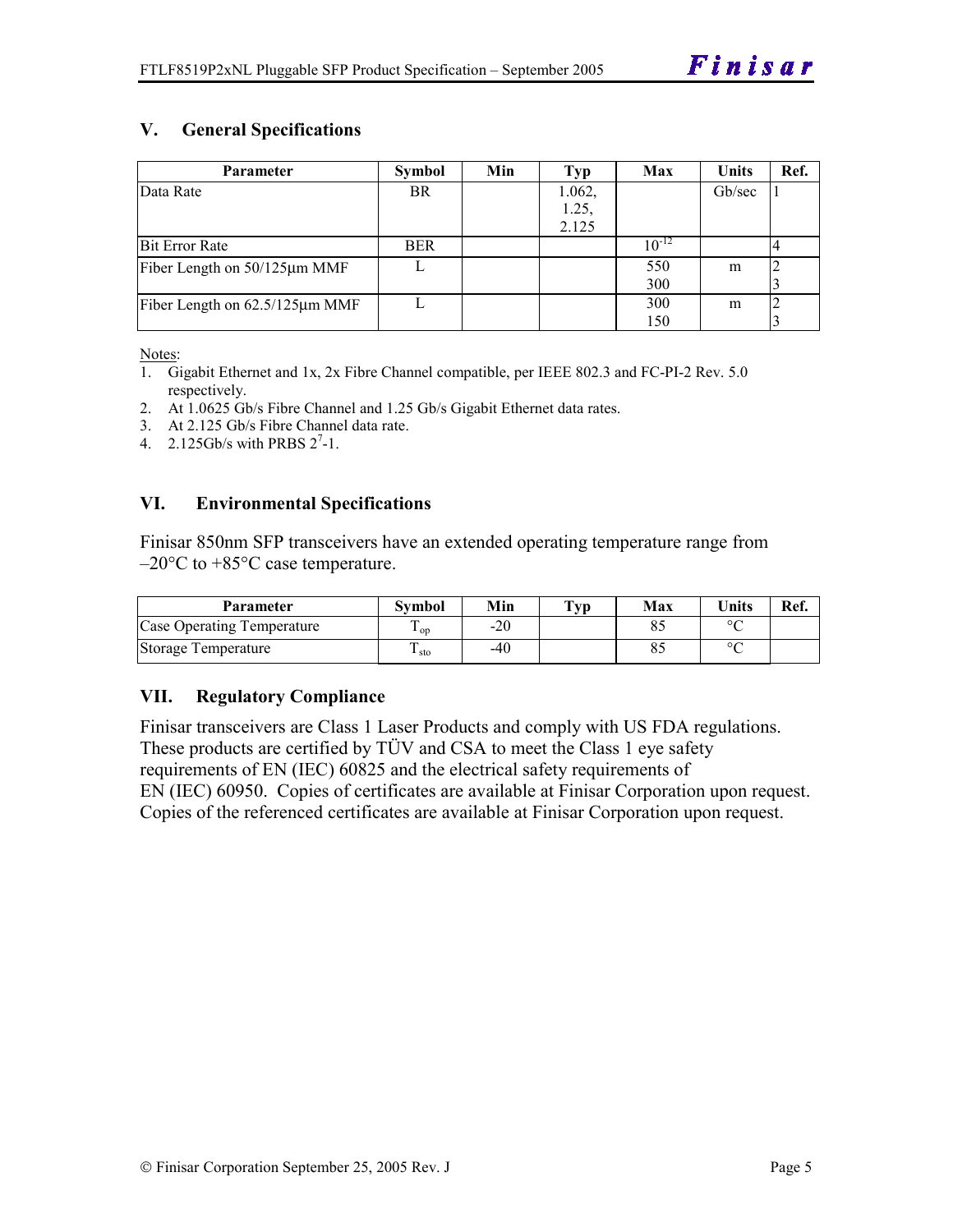# **VIII. Digital Diagnostic Functions**

Finisar FTLF8519P2xNL SFP transceivers support the 2-wire serial communication protocol as defined in the SFP MSA<sup>1</sup>. It is very closely related to the  $E^2$ PROM defined in the GBIC standard, with the same electrical specifications.

The standard SFP serial ID provides access to identification information that describes the transceiver's capabilities, standard interfaces, manufacturer, and other information.

Additionally, Finisar SFP transceivers provide a unique enhanced digital diagnostic monitoring interface, which allows real-time access to device operating parameters such as transceiver temperature, laser bias current, transmitted optical power, received optical power and transceiver supply voltage. It also defines a sophisticated system of alarm and warning flags, which alerts end-users when particular operating parameters are outside of a factory set normal range.

The SFP MSA defines a 256-byte memory map in  $E^2$ PROM that is accessible over a 2-wire serial interface at the 8 bit address 1010000X (A0h). The digital diagnostic monitoring interface makes use of the 8 bit address 1010001X (A2h), so the originally defined serial ID memory map remains unchanged. The interface is identical to, and is thus fully backward compatible with both the GBIC Specification and the SFP Multi Source Agreement. The complete interface is described in Finisar Application Note AN-2030: "Digital Diagnostics Monitoring Interface for SFP Optical Transceivers".

The operating and diagnostics information is monitored and reported by a Digital Diagnostics Transceiver Controller (DDTC) inside the transceiver, which is accessed through a 2-wire serial interface. When the serial protocol is activated, the serial clock signal (SCL, Mod Def 1) is generated by the host. The positive edge clocks data into the  $SFP$  transceiver into those segments of the  $E^2$ PROM that are not write-protected. The negative edge clocks data from the SFP transceiver. The serial data signal (SDA, Mod Def 2) is bi-directional for serial data transfer. The host uses SDA in conjunction with SCL to mark the start and end of serial protocol activation. The memories are organized as a series of 8-bit data words that can be addressed individually or sequentially.

For more information, please see the SFP MSA documentation<sup>1,5</sup> or Finisar Application Note AN-2030.

Please note that evaluation board FDB-1018 is available with Finisar ModDEMO software that allows simple to use communication over the 2-wire serial interface.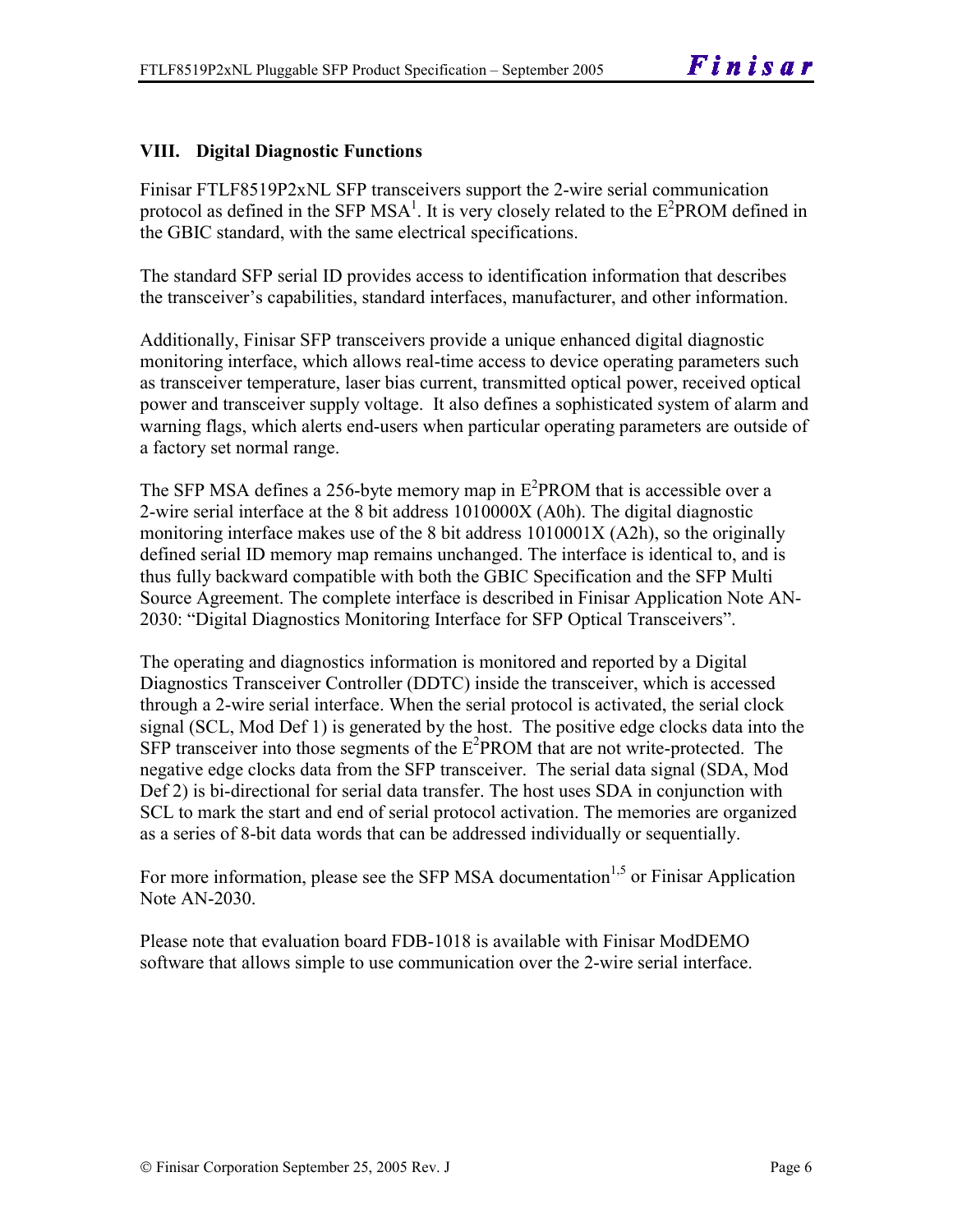# **IX. Digital Diagnostic Specifications**

FTLF8519P2xNL transceivers can be used in host systems that require either internally or externally calibrated digital diagnostics.

| Parameter                               | <b>Symbol</b>               | Min      | <b>Typ</b> | Max            | Units       | Ref. |
|-----------------------------------------|-----------------------------|----------|------------|----------------|-------------|------|
| Accuracy                                |                             |          |            |                |             |      |
| Internally measured transceiver         | $DD$ Temperature            |          |            | $\overline{3}$ | $\rm ^{o}C$ |      |
| temperature                             |                             |          |            |                |             |      |
| Internally measured transceiver         | DD <sub>Voltage</sub>       |          |            | 100            | mV          |      |
| supply voltage                          |                             |          |            |                |             |      |
| Measured TX bias current                | $\rm{DD}_{\rm{Bias}}$       |          |            | 10             | $\%$        | 1    |
| Measured TX output power                | $DDTx-Power$                |          |            | $\overline{2}$ | dB          |      |
| Measured RX received average            | $DD_{Rx\text{-}Power}$      |          |            | $\overline{2}$ | dB          |      |
| optical power                           |                             |          |            |                |             |      |
| <b>Dynamic Range for Rated Accuracy</b> |                             |          |            |                |             |      |
| Internally measured transceiver         | $DD$ Temperature            | $-20$    |            | 85             | $\rm ^{o}C$ |      |
| temperature                             |                             |          |            |                |             |      |
| Internally measured transceiver         | DD <sub>Voltage</sub>       | 3.0      |            | 3.6            | V           |      |
| supply voltage                          |                             |          |            |                |             |      |
| Measured TX bias current                | $DD_{\rm Bias}$             | $\theta$ |            | 20             | mA          |      |
| Measured TX output power                | $DDTx-Power$                | $-9$     |            | $-3$           | dBm         |      |
| Measured RX received average            | $\rm{DD}_{Rx\text{-}Power}$ | $-20$    |            | $\theta$       | dBm         |      |
| optical power                           |                             |          |            |                |             |      |
| <b>Max Reporting Range</b>              |                             |          |            |                |             |      |
| Internally measured transceiver         | $DD$ Temperature            | $-40$    |            | 125            | $\rm ^{o}C$ |      |
| temperature                             |                             |          |            |                |             |      |
| Internally measured transceiver         | DD <sub>Voltage</sub>       | 2.8      |            | 4.0            | V           |      |
| supply voltage                          |                             |          |            |                |             |      |
| Measured TX bias current                | $DD_{\rm Bias}$             | $\theta$ |            | 20             | mA          |      |
| Measured TX output power                | $DDTx-Power$                | $-10$    |            | $-3$           | dBm         |      |
| Measured RX received average            | $DD_{Rx\text{-}Power}$      | $-22$    |            | $\theta$       | dBm         |      |
| optical power                           |                             |          |            |                |             |      |

Notes:

1. Accuracy of Measured Tx Bias Current is 10% of the actual Bias Current from the laser driver to the laser.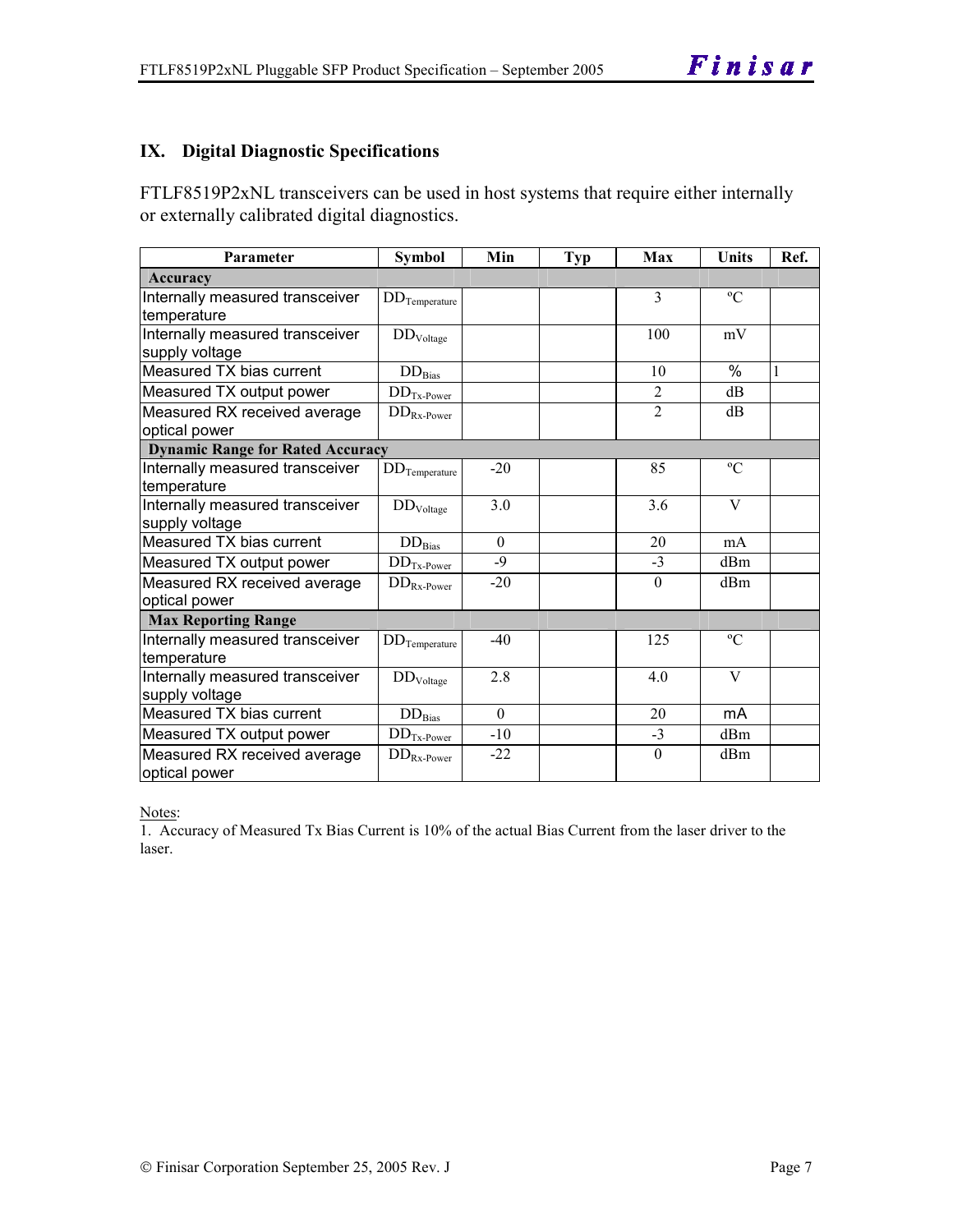### **X. Mechanical Specifications**

Finisar's Small Form Factor Pluggable (SFP) transceivers are compatible with the dimensions defined by the SFP Multi-Sourcing Agreement (MSA).



**FTLF8519P2BNL**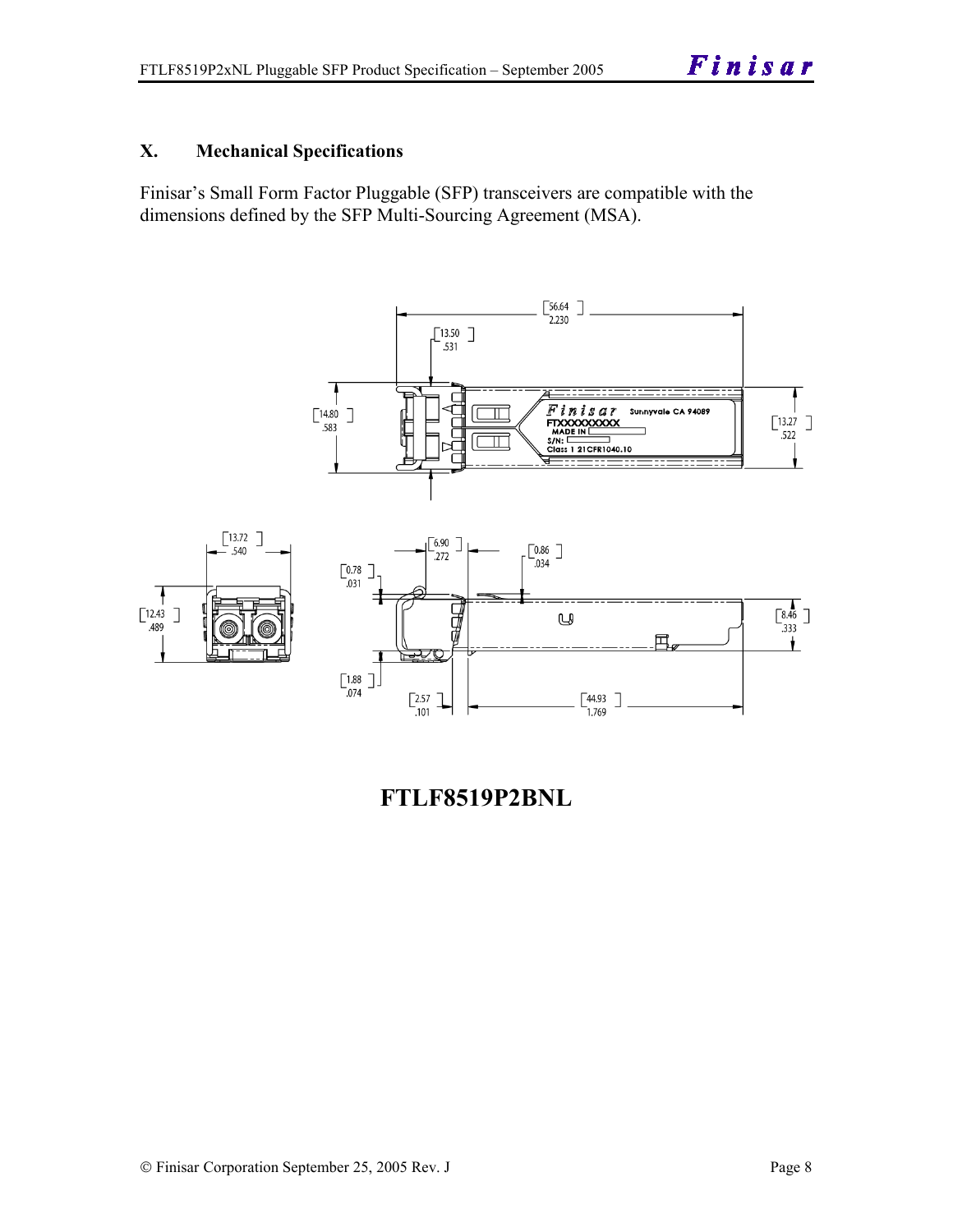Finisar





**FTLF8519P2WNL**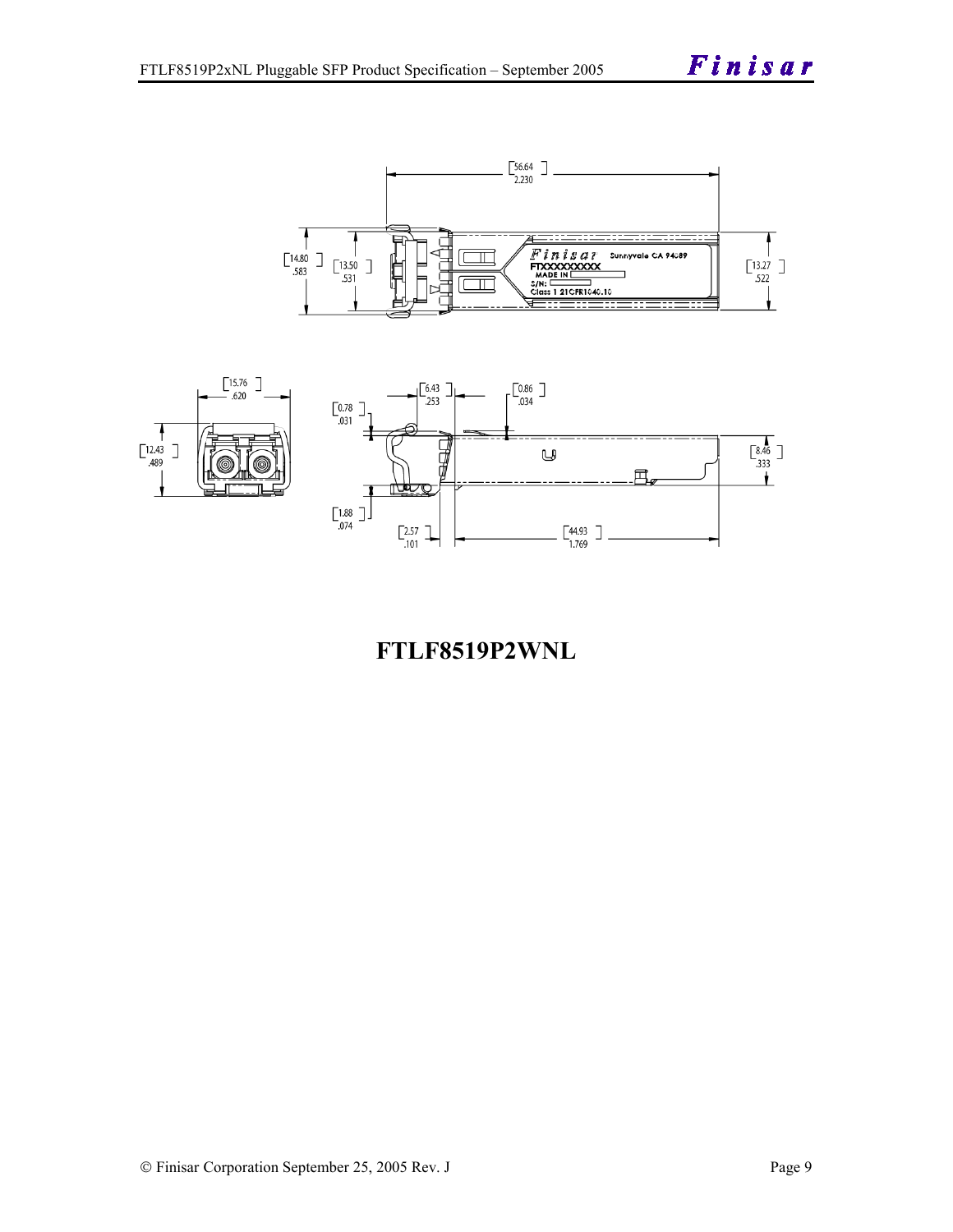

# **XI. PCB Layout and Bezel Recommendations**

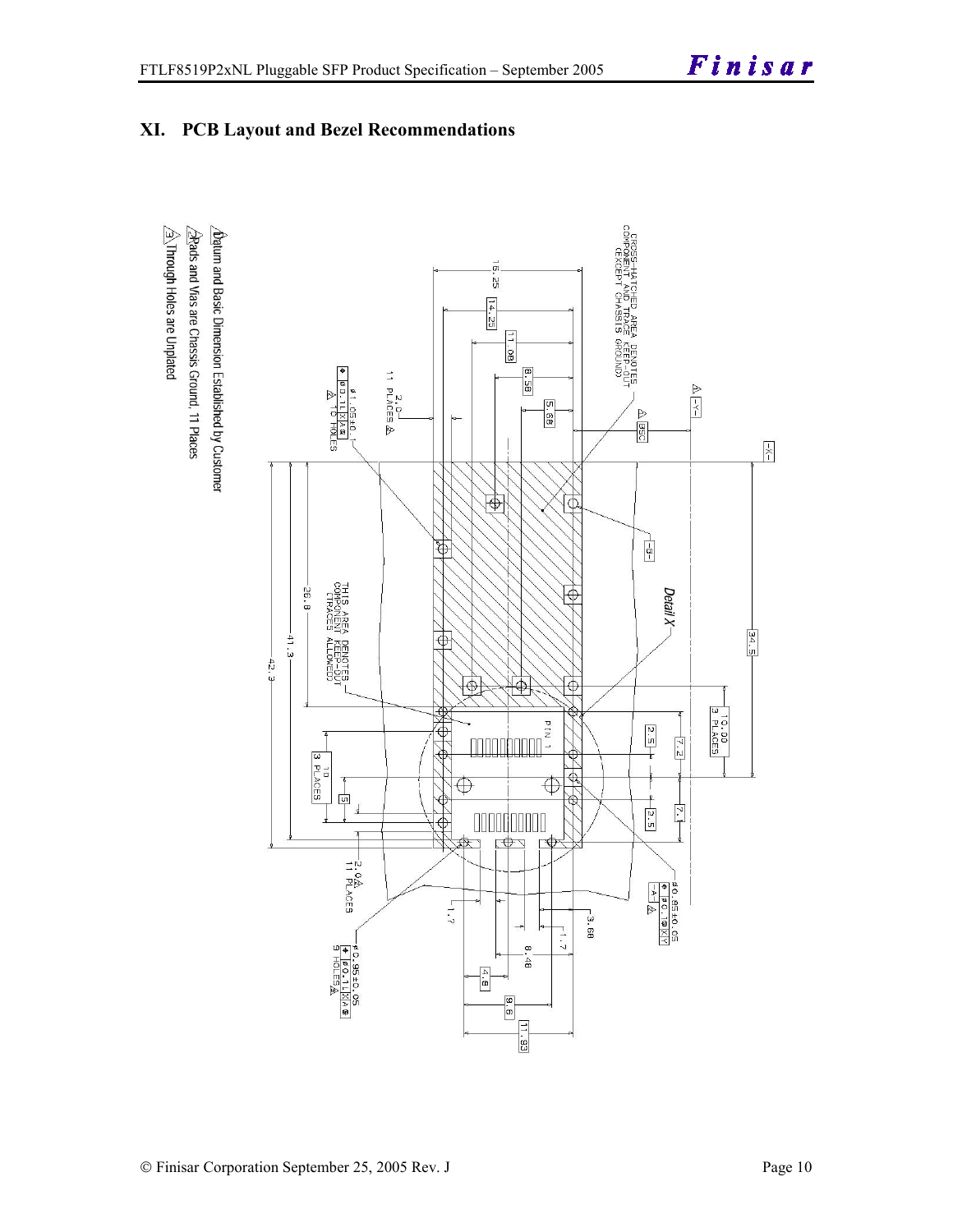

NOTES:

- $\triangle$  MINIMUM PITCH ILLUSTRATED, ENGLISH DIMENSIONS ARE FOR REFERENCE ONLY
- 2. NOT RECOMMENDED FOR PCI EXPANSION CARD APPLICATIONS